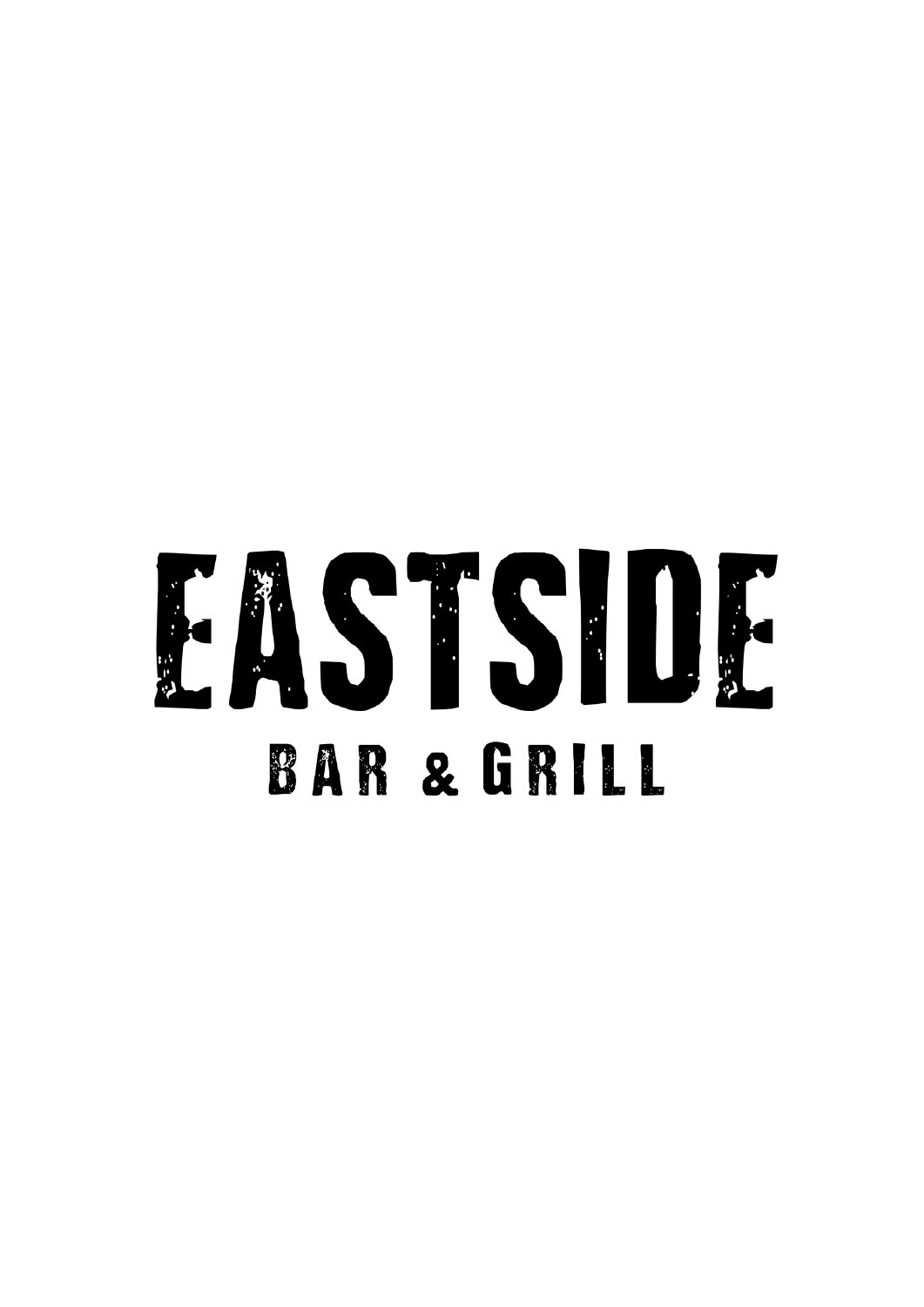| <b>COCKTAIL</b>                                                                                                                |                            |
|--------------------------------------------------------------------------------------------------------------------------------|----------------------------|
| <b>FEELING SEXY</b><br>Prosecco, agave syrup, lime juice                                                                       | 18                         |
| <b>CRYSTAL GUAVA</b><br>Pomegranate infused white spirit, guava juice & lavender syrup                                         | 19                         |
| <b>CHILLI &amp; PASSION FRUIT</b><br>Jalapeno infused vodka, passion fruit & lime                                              | 19                         |
| BEER<br>PERONI (on tap)<br><b>BALTER XPA (on tap)</b><br>STONE & WOOD PACIFIC ALE<br><b>CORONA EXTRA</b><br><b>ASAHI LIGHT</b> | 13<br>14<br>14<br>12<br>10 |
| <b>MOCKTAIL</b>                                                                                                                |                            |
| <b>PINK LADY</b><br>Guava juice, vanilla syrup & orange bitter                                                                 | 11                         |
| <b>APPLE CRUMBLE</b><br>Apple juice, cinnamon syrup & lemonade                                                                 | 11                         |
| <b>SOFT DRINK</b><br>COCA COLA, SPRITE & DIET COKE                                                                             | 6                          |

LEMON LIME & BITTERS 7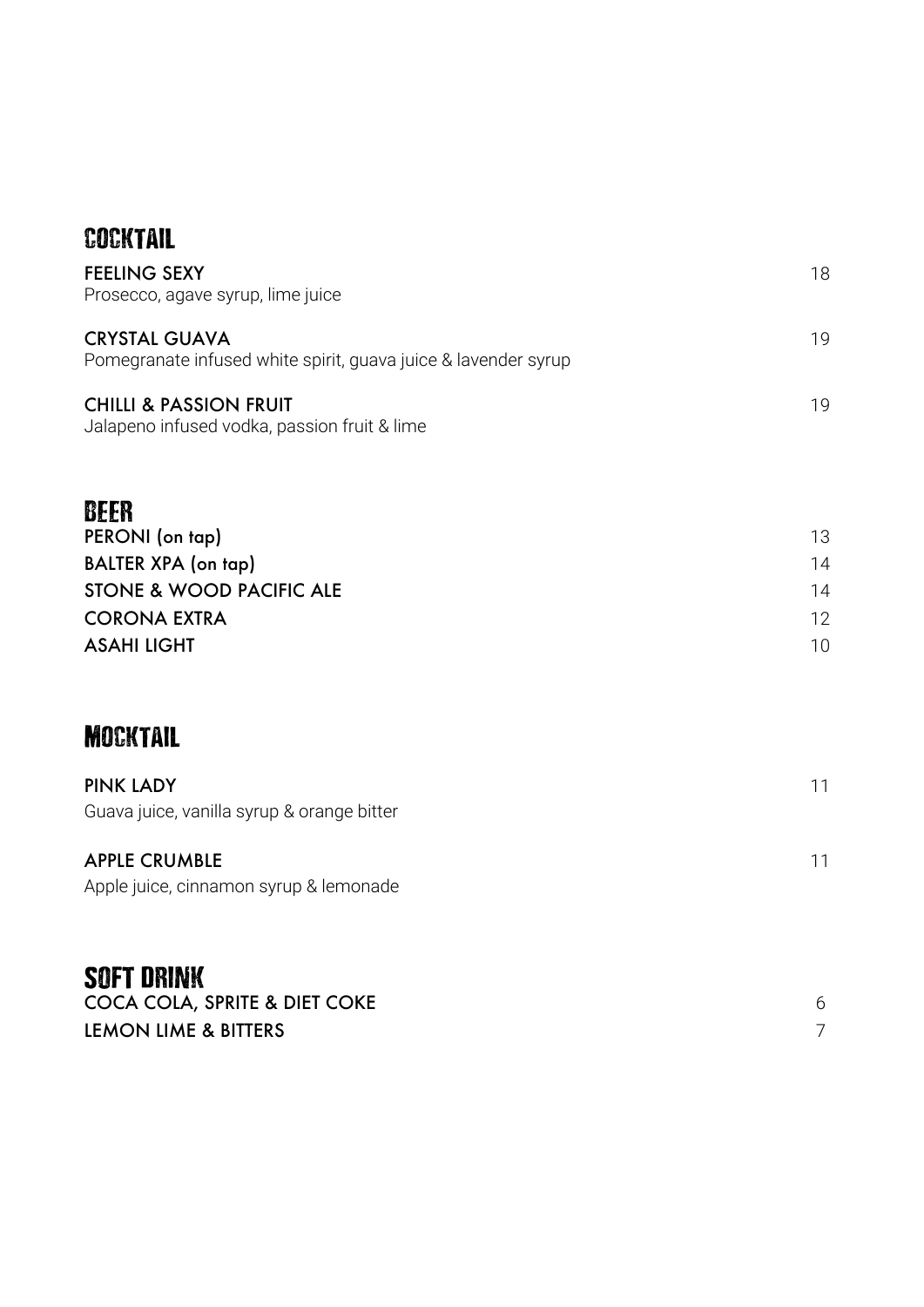# BY THE GLASS AND CARAFFE

| <b>SPARKLING WINE</b><br>NV Santa Margherita, Valdobbiadene Prosecco Superiore<br>Veneto, Italy | GLS<br>19 |           |
|-------------------------------------------------------------------------------------------------|-----------|-----------|
| WHITE<br>2019 Pasqua                                                                            | GLS<br>16 | CRF<br>49 |
| Pinot Grigio, Veneto, Italy                                                                     |           |           |
| 2021 Te Mata                                                                                    | 18        | 58        |
| Sauvignon blanc, Hawke's Bay, New Zealand                                                       |           |           |
| 2016 Charles Smith 'Kung Fu Girl'                                                               | 18        | 58        |
| Riesling, Washington State, USA                                                                 |           |           |
| 2020 Robert Mondavi 'Private Selection'<br>Chardonnay, California, USA                          | 19        | 64        |
| ROSE                                                                                            | GLS       | CRF       |
| 2020 11 Minutes, Rose delle Venezie<br>Veneto, Italy                                            | 18        | 58        |
| RED                                                                                             | GLS       | CRF       |
| 2020 Bouchard Aine et Fils                                                                      | 17        | 56        |
| Pinor Noir, Languedoc Roussillon, France                                                        |           |           |
| 2019 Capel Vale 'Debut'                                                                         | 18        | 58        |
| Malbec, Western Australia                                                                       |           |           |
| 2020 Te Mata                                                                                    | 19        | 65        |
| Cabernet Merlot, Hawke's Bay, New Zealand                                                       |           |           |
| 2020 Torbreck 'Woodcutter's'                                                                    | 21        | 76        |
| Shiraz, Barossa Valley, Australia<br>2019 Torbreck 'The Struie' (Coravin)                       | 35        |           |
| Shiraz, Barossa Valley, Australia                                                               |           |           |
|                                                                                                 |           |           |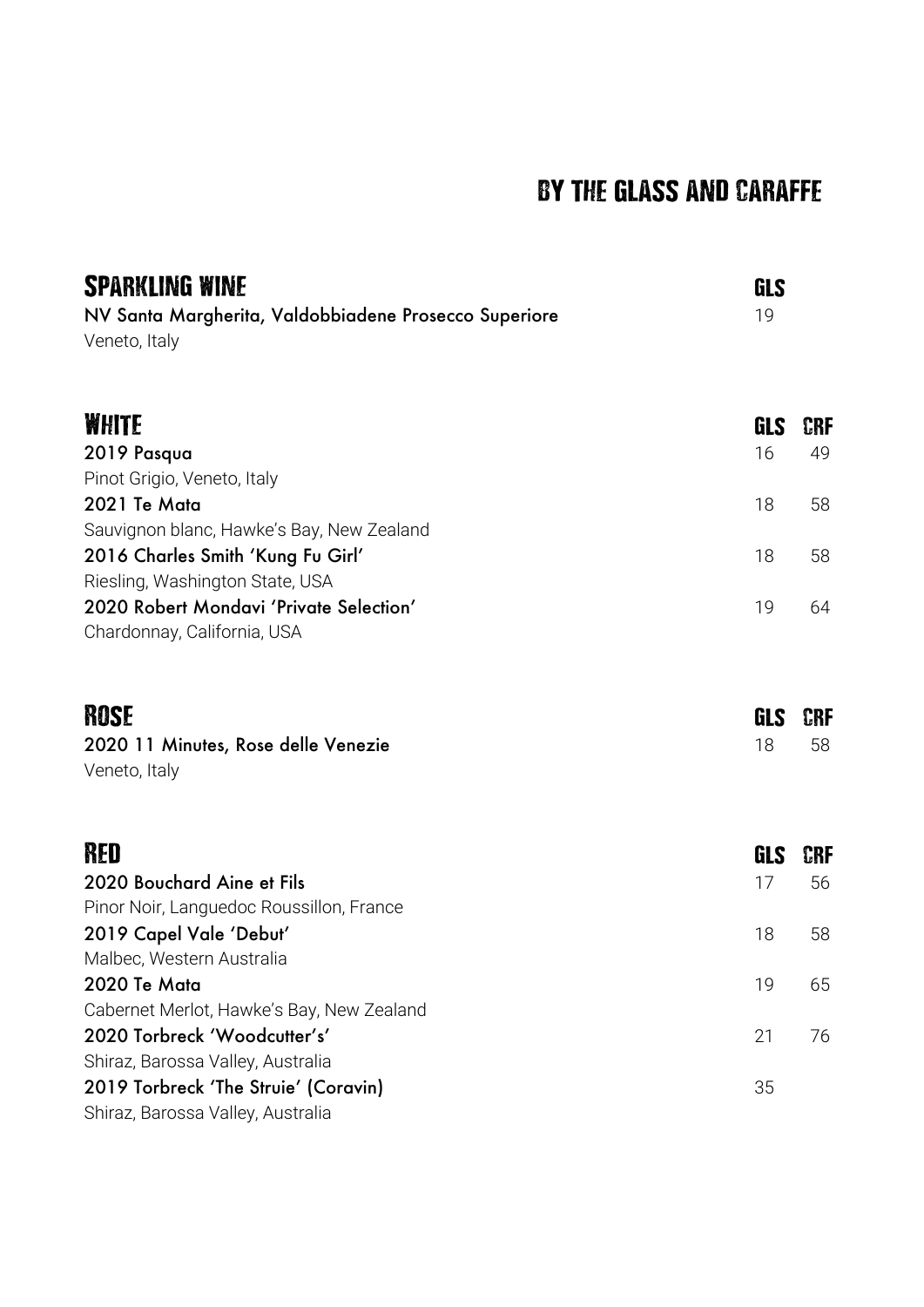# Champagne & sparkling

**WHITE** 

| NV Santa Margherita 'Valdobbiadene'   Veneto, Italy  | 88   |
|------------------------------------------------------|------|
| NV Laurent-Perrier Brut Cuvée   Champagne, France    | 170  |
| NV Ruinart Blanc de Blanc   Champagne, France        | 220  |
| NV Dom Perignon Brut Vintage   Champagne, France     | 600. |
| 2004 Louis Roederer Cristal Rosé   Champagne, France | 1980 |

#### Sauvignon blanc and friends

| 2018 Capel Vale   Semillon Sauvignon Blanc, Margaret River, Australia | 82   |
|-----------------------------------------------------------------------|------|
| 2021 Te Mata   Hawke's Bay, New Zealand                               | 88   |
| 2021 Clouston & Co   Awatere Valley, New Zealand                      | 110  |
| 2018 Three Ponds 'Grosser'   Semillon, Hunter Valley, Australia       | 85   |
| 2020 Domaine Denizot 'Sancerre'   Loire Valley, France                | 150. |

## Pinot grigio/gris

| 2021 Coppabella   Tumbarumba, Australia     | 80. |
|---------------------------------------------|-----|
| 2020 Pasqua   Veneto, Italy                 | 70. |
| 2020 Kettmeir   Pinot Bianco, Veneto, Italy | 105 |
| 2021 Astrolabe   Marlborough, New Zealand   | 88. |

#### **CHARDONNAY**

| 2020 Margan   Hunter Valley, Australia                          | 75  |
|-----------------------------------------------------------------|-----|
| 2018 Capel Vale 'Black Label'   Margaret River, Australia       | 140 |
| 2019 Handpicked 'Regional Selections'   Yarra Valley, Australia | 88  |
| 2019 Caruso & Mininni 'Terre di Giumara'   Sicily, Italy        | 65  |
| 2018 Sibiliana 'Sensale BIO'   Sicily, Italy                    | 78  |
| 2018 Charlène & Laurent Pinson   Chablis, France                | 160 |
| 2017 Astrolabe   Marlborough, New Zealand                       | 85  |
| 2020 Robert Mondavi 'Private Selection'   California, USA       | 90  |
| 2020 Panul by Vinas Manchigue   Curico Valley, Chile            | 70  |

## riesling

| 2016 Charles Smith 'Kung Fu Girl'   Washington State, USA |  |  |
|-----------------------------------------------------------|--|--|
|-----------------------------------------------------------|--|--|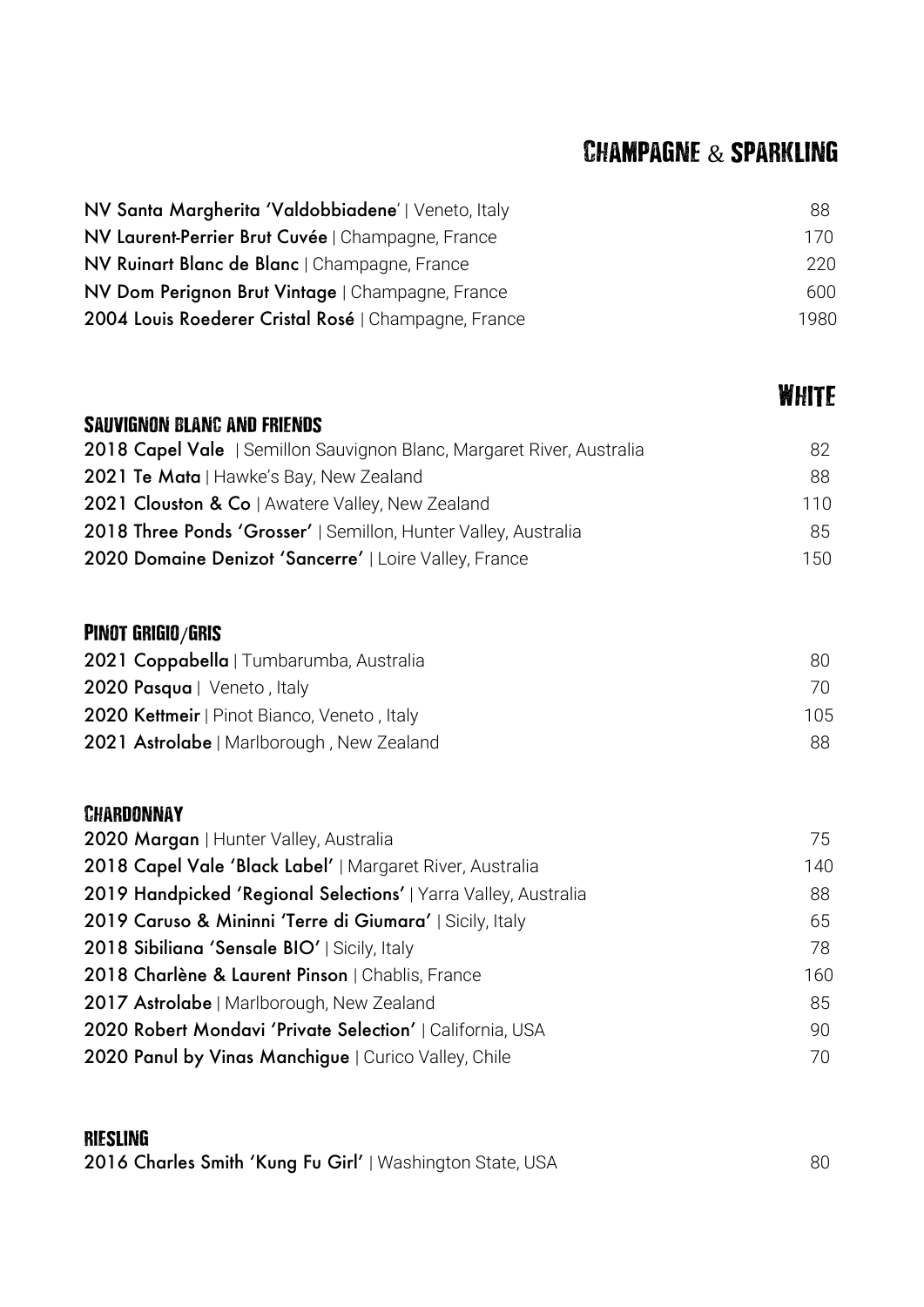# Red

| <b>PINOT NOIR</b>                                                     |     |
|-----------------------------------------------------------------------|-----|
| 2021 Quartier   Mornington Penisula, Australia                        | 95  |
| 2017 Handpicked 'Wombat Creek Vineyard'   Yarra Valley, Australia     | 160 |
| 2018 Bericanto   Vicenza, Italy                                       | 88  |
| 2020 Bouchard Aine et Fils   Languedoc Roussillon, France             | 80  |
| 2019 Domaine Françoise & Denis Clair 'Saternay'   Burgundy, France    | 200 |
| <b>CABERNET SAUVIGNON</b>                                             |     |
| 2019 Capel Vale 'Regional Series'   Margaret River, Australia         | 90  |
| 2018 Capel Vale 'Black Label'   Margaret River, Australia             | 148 |
| 2019 Te Mata   Marlborough, New Zealand                               | 88  |
| 2018 Te Mata 'Coleraine'  Marlborough, New Zealand                    | 280 |
| 2019 Château Grand-Jean   Cabernet Sauvignon, Bordeaux, France        | 78  |
| 2018 Robert Mondavi   Napa Valley, California                         | 280 |
| <b>SHIRAZ</b>                                                         |     |
| 2017 The Second Fleet   Clare & Barossa Valley, Australia             | 70  |
| 2020 Torbreck 'Woodcutter's'   Barossa Valley, Australia              | 96  |
| 2020 Torbreck 'The Struie'   Barossa Valley, Australia                | 150 |
| 2020 d'Arenberg 'Dead Arm'   Barossa Valley, Australia                | 198 |
| 2019 Teusner 'The Riebke'   Barossa Valley, Australia                 | 125 |
| 2005 Teusner 'The Riebke'   Barossa Valley, Australia                 | 188 |
| 2018 Capel Vale 'Wishpering Hill'   Mount Barker, Australia           | 120 |
| 2017 Levantine Hill 'Melissa's Paddock'   Yarra Valley, Australia     | 320 |
| <b>GRENACHE &amp; GSM</b>                                             |     |
| 2020 Torbreck 'Juveniles'   Barossa Valley, Australia                 | 90  |
| 2020 Torbreck 'Harris Grenache'   Grenache, Barossa Valley, Australia | 110 |
| 2012 Teusner 'Avatar'   Barossa Valley, Australia                     | 158 |
| 2009 Teusner 'Avatar'   Barossa Valley, Australia                     | 180 |
| ZINFANDEL/PRIMITIVO                                                   |     |
| 2016 Paololeo   Puglia, Italy                                         | 82  |
| 2016 The Wilson Vineyard   Primitivo/Shiraz, Clare Valley, Australia  | 128 |
| 2017 Saldo   Napa Valley, California                                  | 180 |
| 2017 The Prisoner   Napa Valley, California                           | 220 |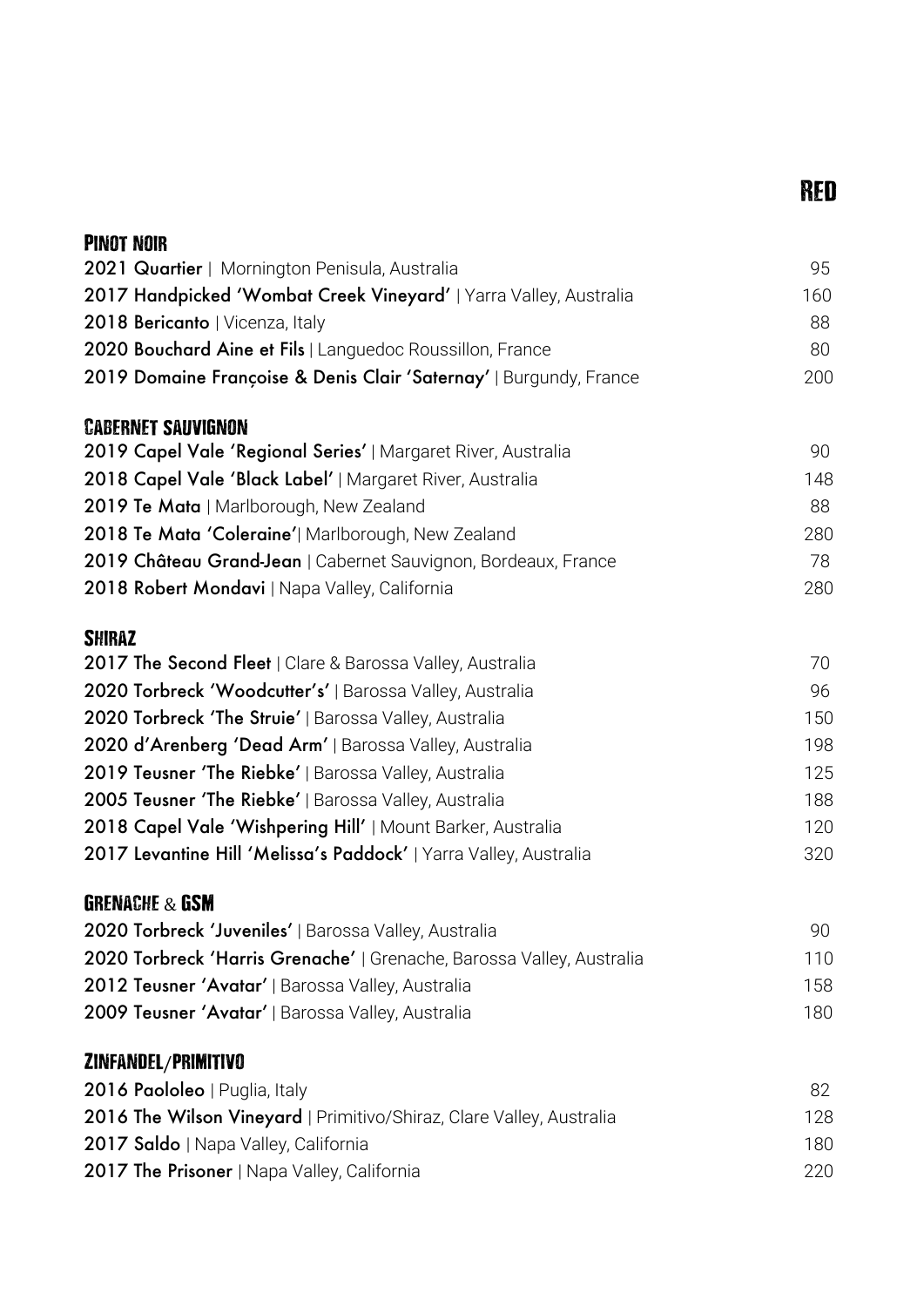# Red

#### Italian red varietals

| 2018 Lamole di Lamole 'Chianti Classico'   Sangiovese, Toscany          | 120 |
|-------------------------------------------------------------------------|-----|
| 2017 Lamole di Lamole 'Chianti Classico Riserva'   Sangiovese, Toscany  | 185 |
| 2017 Poggio Civetta 'Governo all'Uso'   Sangiovese, Toscany             | 110 |
| 2015 La Poderina 'Brunello di Montalcino'   Sangiovese, Toscany         | 208 |
| 2012 Geografico 'Brunello di Montalcino'   Sangiovese, Toscany          | 240 |
| 2016 Tenuta Carretta 'Balbera d'Alba'   Barbera, Toscany                | 140 |
| 2011 Secondo Marco 'Amarone'   Corvina, Corvinone & Rondinella, Veneto  | 320 |
| 2015 Roccasveva 'Amarone'   Corvina, Corvinone & Rondinella, Veneto     | 280 |
| 2019 Masi 'Valpolicella Classico'   Corvina/Rondinella/Molinara, Veneto | 118 |
| 2017 Gabriele Scaglione 'Langhe Nebbiolo'   Nebbiolo, Piedmont          | 125 |
| 2014 Borgogno 'Barolo Riserva'   Nebbiolo, Piedmont                     | 280 |
| 2012 Tenuta Carretta 'Barolo'   Nebbiolo, Piedmont                      | 350 |
| 2015 La Roncaia   Cabernet Franc, Friuli-Venezia Giulia                 | 150 |
| 2016 Cantine Mucci   Montepulciano, Abruzzo                             | 160 |
| 2019 Tre Passo 'Organic Wine'  Negroamaro, Puglia                       | 88  |
| 2020 Farnese Cinque Autoctoni Collection                                | 188 |
| Negroamaro, Primitivo, Malvasia Nera, Sangiovese & Montepulciano        |     |
| NV Cinquesegni 'Il Segno'                                               | 200 |
| Primitivo, Aglianico, Nerello Mescalese, Nero d'Avola & Sangiovese      |     |
| 2016 Torre More 'Etna Rosso'   Nerello Mascalese, Sicily                | 128 |
| <b>FRENCH RED VARIETALS</b>                                             |     |
| 2020 Thorin   Gamay, Beaujolais                                         | 78  |
| 2013 Chapelle de l'Isle Fort   Merlot/Cabernet, Bordeaux                | 125 |
| 2011 Chapelle de l'Isle Fort MAGNUM   Merlot/Cabernet, Bordeaux         | 310 |
| 2016 Château Clarisse Puisseguin Saint Emilion   Merlot, Bordeaux       | 290 |
| 2020 Jérôme Gradassi Châteauneuf-du-pape   Grenache/Mourvèdre, Bordeaux | 230 |
| <b>MALBEC</b>                                                           |     |
| 2019 Capel Vale 'Debut'   Western Australia                             | 78  |
| 2020 Finca La Zulema   Mendoza, Argentina                               | 90  |
| 2020 Château Les Croisille Cahors Croizillon   Cahors, France           | 120 |
| <b>OTHER RED VARIETALS</b>                                              |     |
| 2020 Panul by Vinas Manchigue   Carmènere, Colchagua Valley, Chile      | 70  |
| 2020 Paxton 'Queen of the Hive'   Mataro, McLaren Vale, Australia       | 80  |
| 2019 Capa   Tempranillo, VDA Castilla, Spain                            | 85  |
| 2014 The Prisoner   Merlot, Napa Valley, California                     | 200 |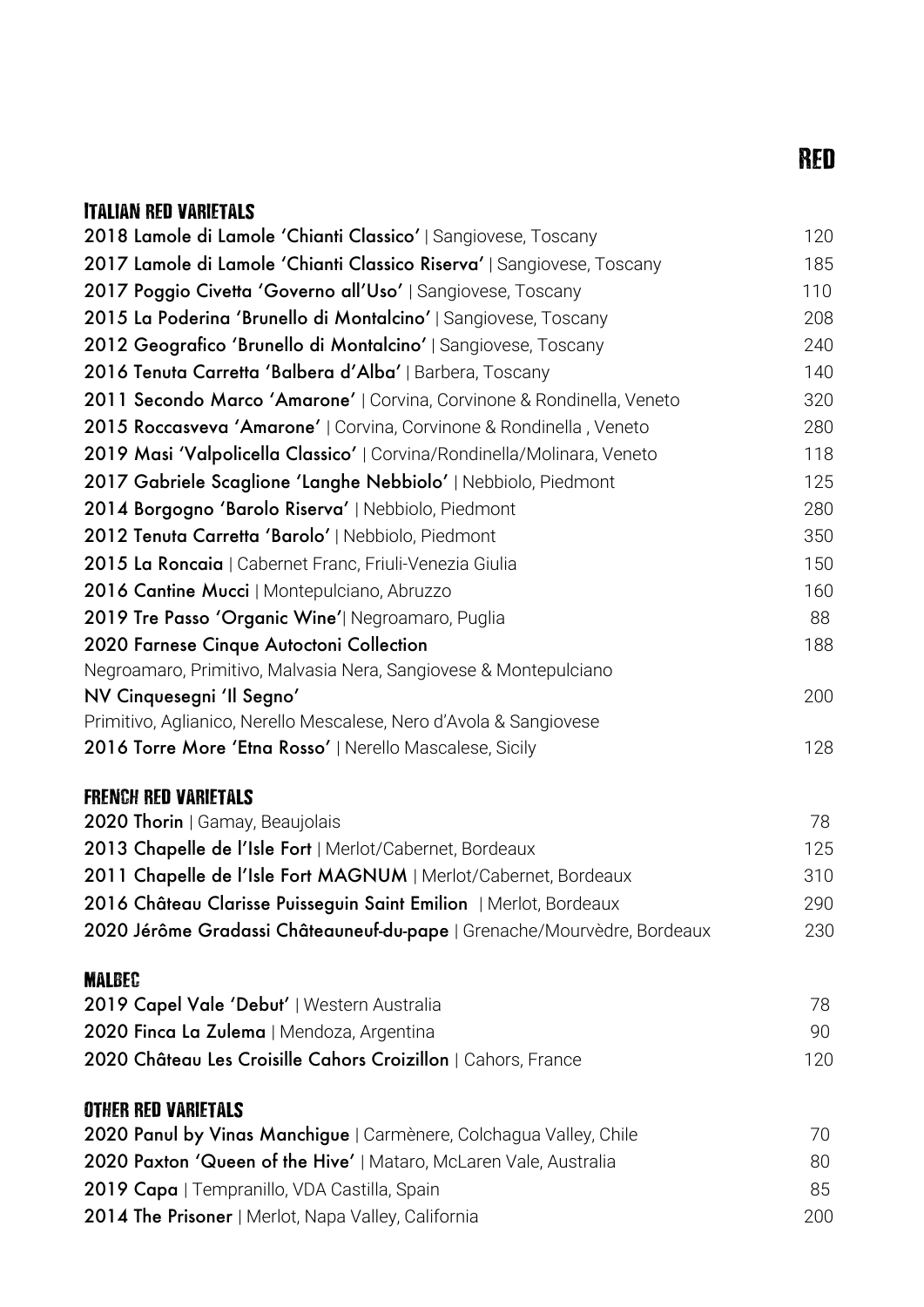| Tanqueray, Scotland                     | 12 |
|-----------------------------------------|----|
| The Botanist, Scotland                  | 16 |
| Hendrick's, Scotland                    | 14 |
| Bombay Sapphire, England                | 13 |
| <b>Bombay The Star, England</b>         | 15 |
| <b>Bulldog, England</b>                 | 13 |
| Hayman's Sloe, England                  | 12 |
| Roku Gin, Japan                         | 14 |
| Roby Marton Gin, Italy                  | 23 |
| Malfy Blood Orange, Italy               | 14 |
| So This, France                         | 18 |
| <b>Monkey 47, Germany</b>               | 16 |
| Poor Tom's, Australia                   | 14 |
| Manly Gin, Australia                    | 14 |
| Australian Gin, Australia               | 13 |
| <b>Bondi Gin, Australia</b>             | 13 |
| Australian Shiraz Gin, Australia        | 14 |
| Hartshorn Sheep Whey Gin, Australia     | 18 |
| Kispirits Wild Gin, Australia           | 18 |
| Kispirits Ogin Gin, Australia           | 18 |
| Kispirits Mulberry Gin, Australia       | 23 |
| Kispirits Whiskey Barrel Gin, Australia | 26 |
| Kispirits Old Tom Gin, Australia        | 28 |

# Vodka

| Ketel one, Holland                     | 12 |
|----------------------------------------|----|
| Belvedere, Poland                      | 13 |
| Zubrowka, Poland                       | 12 |
| Chopin Potato Vodka, Poland            | 13 |
| Chopin Family Reserve, Poland          | 45 |
| Beluga, Russia                         | 14 |
| <b>Grey Goose, France</b>              | 15 |
| Grey Goose VX, France                  | 48 |
| Ciroc, France                          | 14 |
| Crystal Head Alexander Series, Canada  | 40 |
| Royal Dragon Vodka Imperial, Hong Kong | 30 |
|                                        |    |

## Gin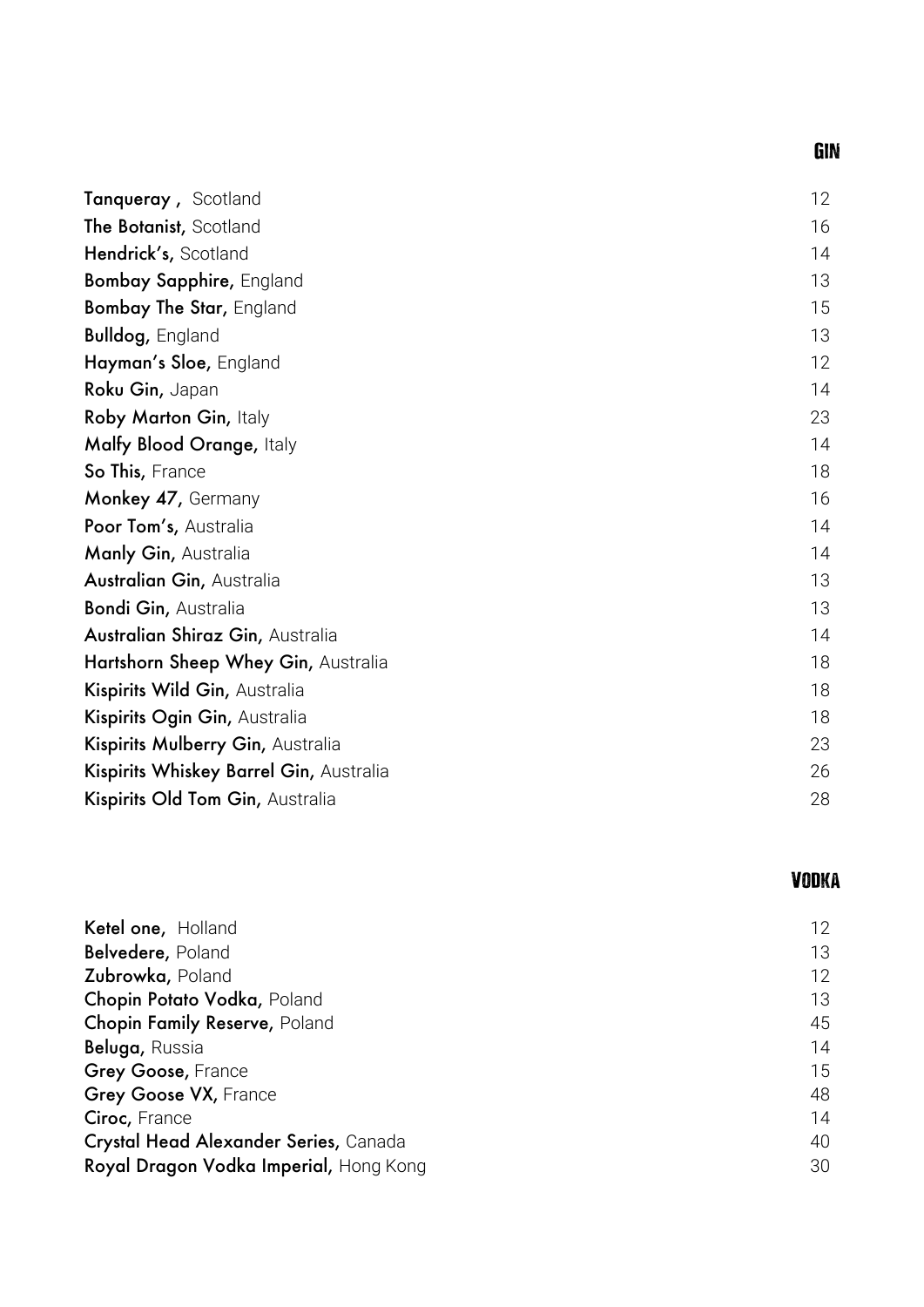## Tequila

| Pueblo Viejo Blanco, Mexico               | 12  |
|-------------------------------------------|-----|
| Espolon Reposado, Mexico                  | 13  |
| Cuervo 1800 Blanco, Jalisco, Mexico       | 13  |
| Cuervo 1800 Reposado, Jalisco, Mexico     | 14  |
| Cuervo 1800 Anejo, Jalisco, Mexico        | 16  |
| Patron Reposado, Mexico                   | 14  |
| Patron Silver, Mexico                     | 14  |
| Patron Anejo, Mexico                      | 14  |
| Patron Citron, Mexico                     | 12  |
| <b>Grand Patron Burdeos Anejo, Mexico</b> | 150 |

#### Rum

| Bacardi Blanco, Cuba               | 12 |
|------------------------------------|----|
| Malibu, USA                        | 12 |
| Sailor Jerry, Caribbean            | 12 |
| Angostura 1919, Caribbean          | 14 |
| Kraken, USA                        | 15 |
| Gosling Black Seal, Bermuda        | 12 |
| Diplomatico Exclusivo, Venezuela   | 16 |
| Central Galactic, England          | 19 |
| Zacapa Solera 23yo, Guatemala      | 20 |
| Zacapa Centenario XO, Guatemala    | 36 |
| <b>Brix White, Surry Hills</b>     | 13 |
| <b>Brix Spiced, Surry Hills</b>    | 14 |
| <b>Brix Gold, Surry Hills</b>      | 15 |
| <b>Brix Trail Mix, Surry Hills</b> | 15 |
|                                    |    |

| <b>AUSTRALIAN WHISKY</b>                 |     |
|------------------------------------------|-----|
| Hellyers Road 'original', Tasmania       | 13  |
| Hellyers Road 'slightly peated, Tasmania | 18  |
| Nant Sherry Cask, Tasmania               | -28 |
| Sullivan Cove Single Cask, Tasmania      | 120 |
| Sullivan Cove Double Cask, Tasmania      | 80  |
| <b>Starward Two Fold, Melbourne</b>      | 13  |

Chinese spirit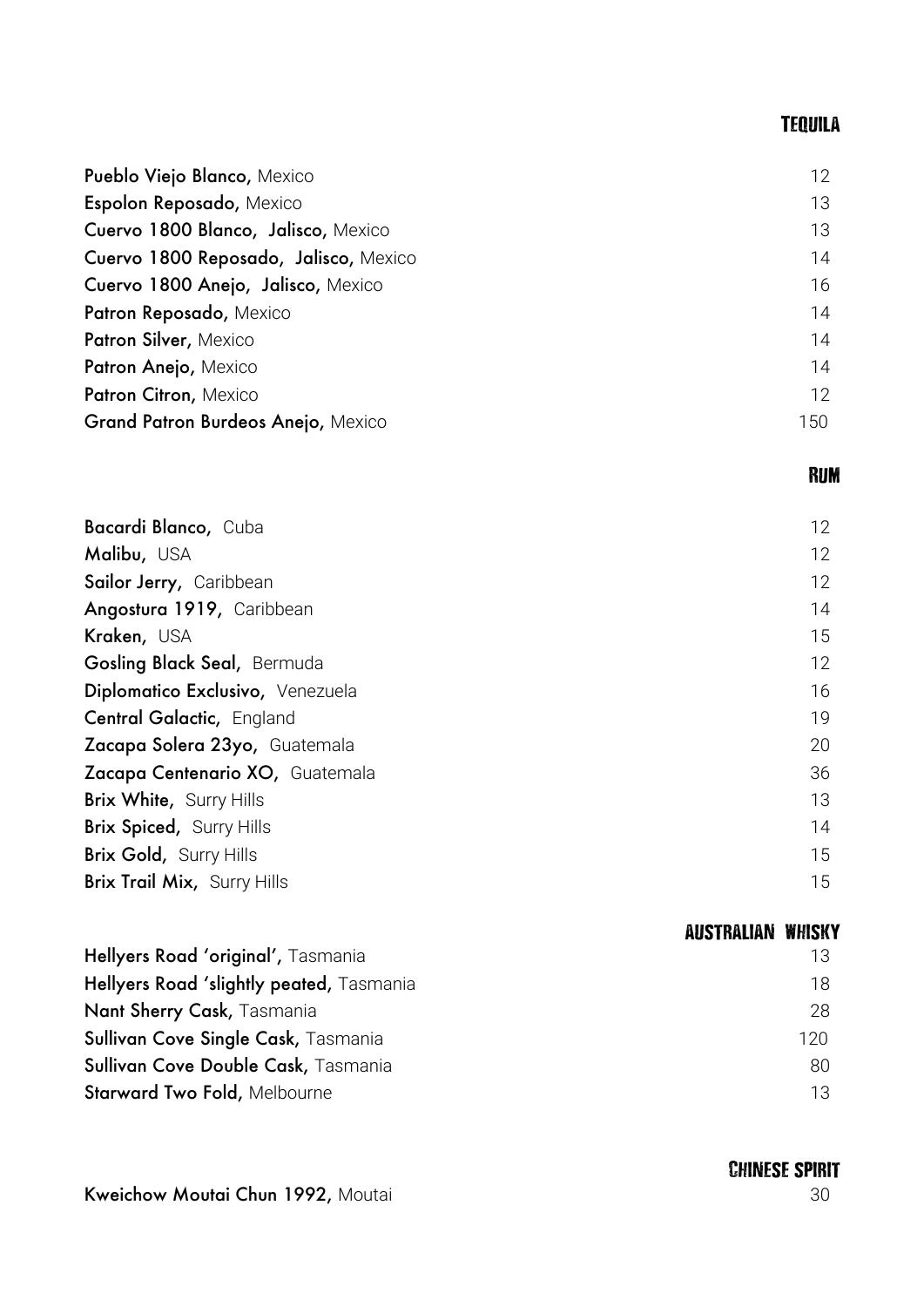|                                   | <b>SINGLE MALT WHISKY</b> |
|-----------------------------------|---------------------------|
| Glendronach Peated, Highland      | 13                        |
| Glenmorangie 10yo, Highland       | 13                        |
| Alberfeldy 12yo, Highland         | 14                        |
| Ardbeg 10yo, Islay                | 14                        |
| Oban 14yo, Highland               | 15                        |
| Oban Distillers Edition, Highland | 25                        |
| Laphroaig, Islay                  | 15                        |
| Cao Ila, Islay                    | 17                        |
| Lagavulin, Islay                  | 15                        |
| Talisker 18yo, Islay              | 28                        |
| Talisker Storm, Islay             | 20                        |
| Glenfiddich 12yo, Speyside        | 12                        |
| Glenfiddich 18yo, Speyside        | 28                        |
| Glenfiddich 21yo, Speyside        | 45                        |
| Belvenie 12yo, Speyside           | 16                        |
| Craigellachie, Speyside           | 15                        |
| Macallan 12yo, Speyside           | 15                        |
| Suntory Whisky The Chita, Japan   | 18                        |
| Yamakazi 12yo, Japan              | 45                        |

#### blended whisky

| Canadian Club, Canada                 | 12 |
|---------------------------------------|----|
| Jameson, Ireland                      | 12 |
| Bushmills black bush, Ireland         | 14 |
| Chivas 12yo, Speyside                 | 13 |
| Johnnie Walker Black Label, Scotland  | 12 |
| Johnnie Walker Gold Label, Scotland   | 16 |
| Johnnie Walker Blue Label, Scotland   | 38 |
| Dewar's 12yo, Scotland                | 12 |
| Dewar's 15yo, Scotland                | 14 |
| Dewar's 18yo, Scotland                | 26 |
| Nikka Whiskey from the Barrel, Japan  | 16 |
| Suntory Whisky TORI, Japan            | 18 |
| Nikka Rare Old Super, Japan           | 18 |
| Kirin Oak Master, Japan               | 20 |
| Hibiki Harmony, Japan                 | 34 |
| Hibiki Harmony Master's Select, Japan | 58 |
|                                       |    |